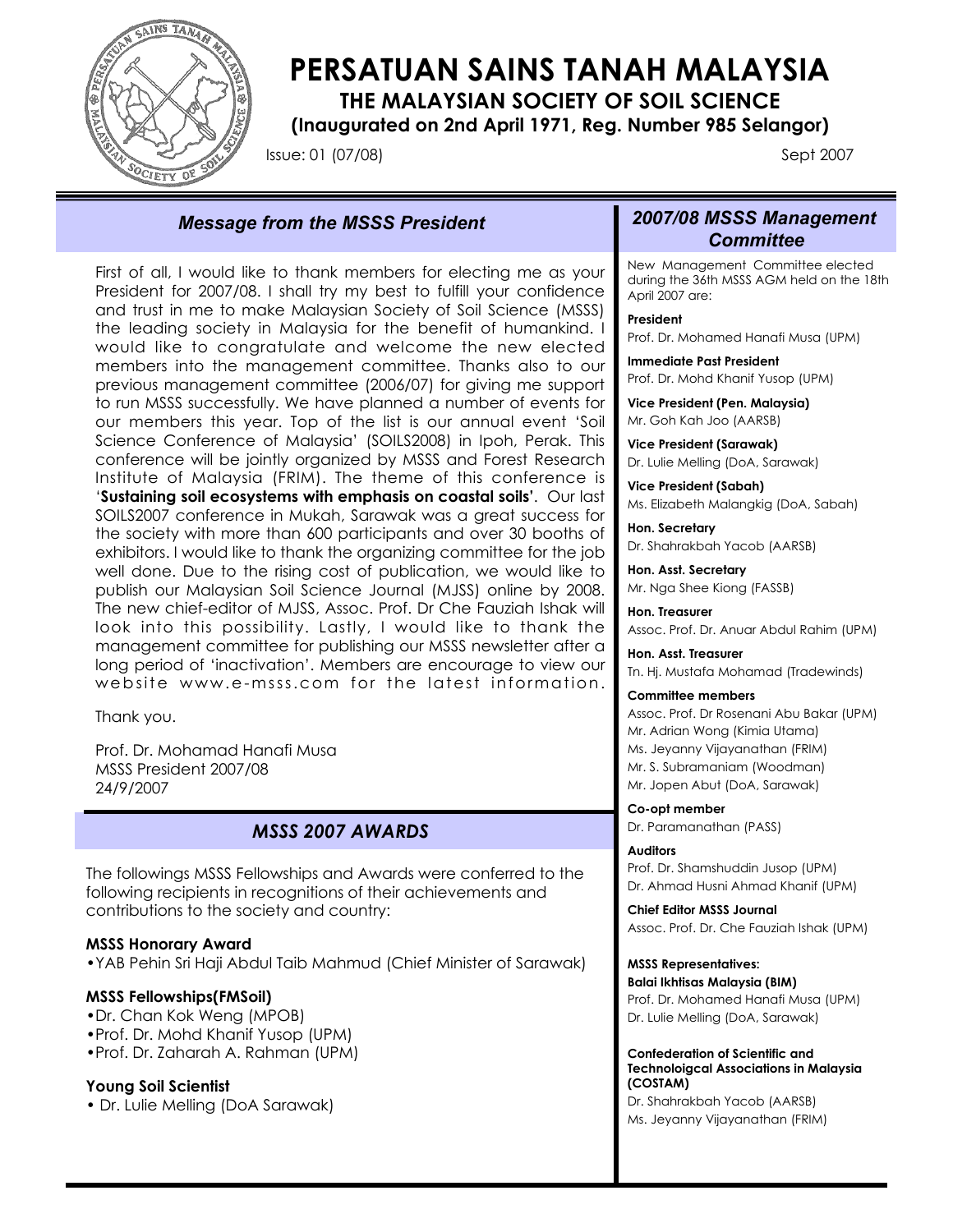## *Highlight of Soil Science Conference 2007 in Mukah Sarawak*

With a growing interest in oil palm cultivation on peat soils, SOILS 2007 had attracted over 600 registered participants making it one of the largest soil science conferences ever organized. Apart from local participants, the conference also attracted scientists from other countries namely Indonesia, Philippines, Thailand, Japan, Fiji and Iran. The conference was held in Kingwood Resort, Mukah, Sarawak from 17 – 19 April 2007 with "Peat and Other Soil Factors in Crop Production" as the theme. Department of Agriculture Sarawak spearheaded by Dr. Lulie Melling, as the main organizer had successfully laid out a comprehensive programme to dessiminate the latest knowledge and findings by prominent speakers. A total of 3 keynotes, 24 papers and 17 posters covering a wide range of topics including peat characteristics, agricultural practices, water management and greenhouse gases. Several exhibitors also took the opportunity to display their agricultural-based products such as advisory services, planting materials, fertilizers, machinery, tools & equipment and local products. To complement the conference, a soil tour was organized at a nearby oil palm plantation. The tour was on oil palm cultivation on peat an eye-opener to most participants. The tour was led by Dr. Paramanathan, who briefed the participants on the different types of peats found in the estate. The representatives from Rinwood Sago Plantations shared their experiences and inputs on estate management. Overall, the conference was a great success and well accepted not only by the participants but also the Sarawak government and local newspapers.

*Prepared by Mr. Nga Shee Kiong (FASSB)*

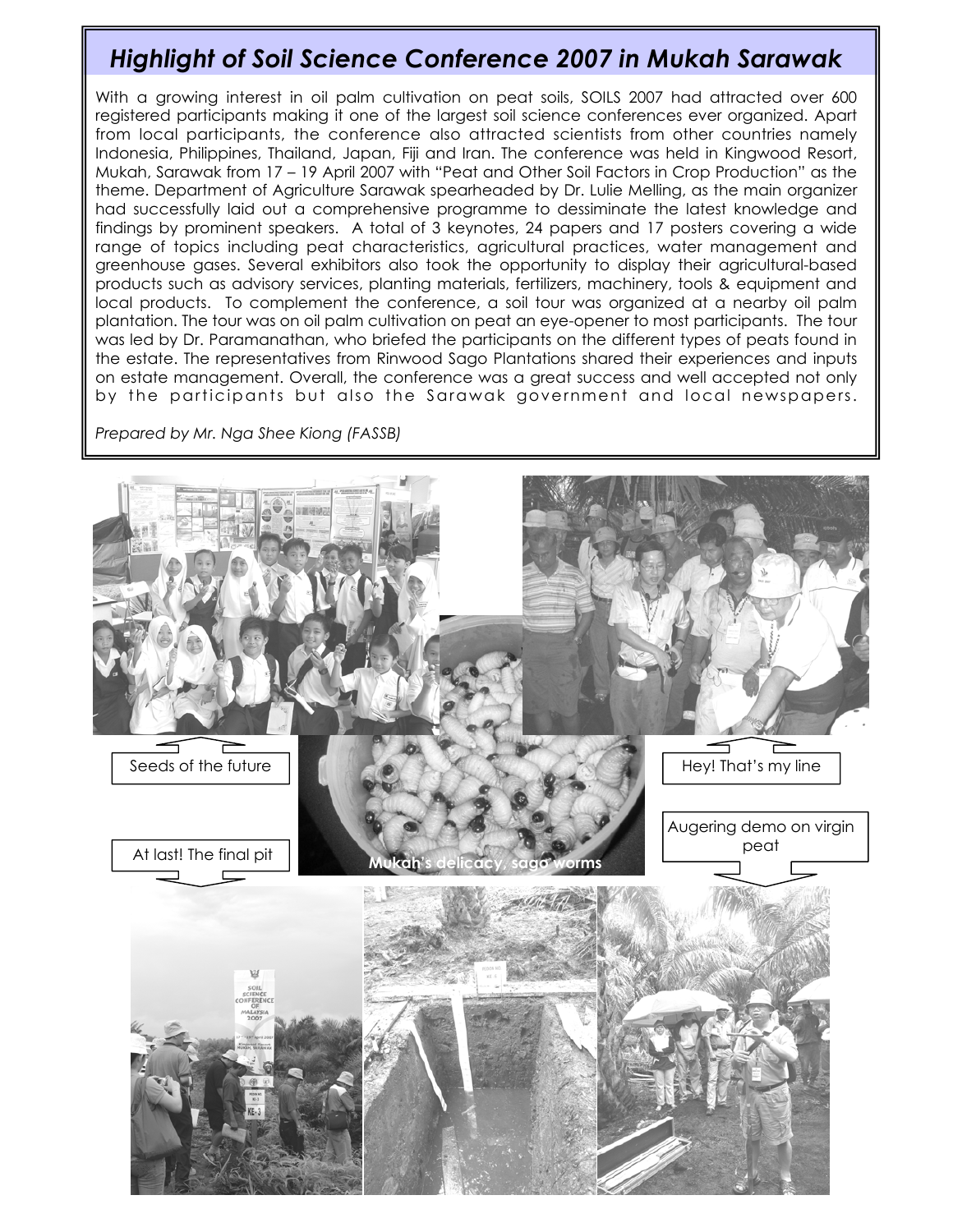## *F r o m t h e eyes of Prof. Margaret Oliver*

I was invited to give a keynote paper at this annual meeting of the Society by a former MAgrSc student from the Univ. of Reading, Dr Lulie Melling who was the secretary for the meeting. There were 3 keynote papers covering soil resources and plantation agriculture in Malaysia, understanding and managing soil spatial variation for optimal crop production and nitrogen cycling in agro-systems of East Asia. There were 7 sessions; of these 3 focussed on tropical peat, 2 on soil fertility and chemistry and 1 each on precision agriculture, water management and greenhouse gases. The meeting was attended by some 650 participants, mainly from Malaysia and Indonesia, an unbelievable number for a soil science meeting other than those of the World Congress of the IUSS. There were 25 papers and some 17 posters of which five of the latter won an award.

This meeting was an amazing experience – it was held in a hotel to the east of Mukah on the northern coast of Sarawak. It was a very tropical setting with balmy temperatures, exotic flowers, customs and costumes, heavy rain and wonderful sunsets. The opening ceremony alone was well worthwhile being there alone – Deputy Chief Minister, Datuk Patinggi Tan Sri Dr George Chan, arrived by helicopter to deliver the Chief Minister's speech, accompanied by other ministers and high ranking civil servants. It was evident that the Government of Sarawak was taking this soil science meeting seriously; if only this were the same in the UK. Tan Sri Dr. George was clearly well informed about the development of peat soil for oil palm production and was aware of the challenges that this soil presents in its development. It was disturbing as European to hear of the concern felt about statements made by NGOs in Europe about the development of peat soil. Clearly, the oil palm is the mainstay of the Malaysian economy and Europe should be providing help for the proper development and protection of this soil type rather than trying to hinder their economic development. It was evident from others at the meeting that the Malaysian soil scientists are as conscious as anyone of the need for sustainable development and their aim is to work with the palm oil producers. It was pointed out to me that they feel myths are perpetrated in the Western press that the further development of oil palm production will harm the habitat of the orang-utan, whereas the truth is that this creature is part of their heritage and a protected animal. Thus, land development is not allowed where it is found. It is also important for tourism and therefore, why would they do anything that might harm its environment was the point that was raised with me by several participants.

The standard of the presentations, the publication of the papers and the posters were of a generally high standard. The variety of food at the conference was amazing and very delicious. The conference dinner was a gala affair attended by the Deputy CM Datuk Patinggi Tan Sri Alfred Jabu and several other people associated with the Government. However, this evening held in store some surprises, not least for anyone from abroad! I thought that the idea of eating sago worms was a myth, but with a flash of an axe we saw Tan Sri Alfred open a rotting log from a sago palm. He scrabbled around in the rotting wood and hey presto a large white grub about 4 cm long and 1 cm wide appeared on his hand. This was handed around to anyone brave enough to hold – the smell from these worms was so pungent that it put me off being anywhere near to it. Behind Tan Sri Alfred Jabu was a small stove and girls frying the sago worms – these were handed around to the tables like kebabs. They were a delicacy to those in the know – I am ashamed to say that I chickened out of even trying one. This was not the end of the sago worm for the evening – 'foreigners' were invited on to the stage (I am very relieved to be able to say that I kept a very low profile even though I did not realise what was to come). It was a competition – to see how many live sago worms could be eaten by those on stage. I was so glad to be an observer. Among the foreigners, a Japanese delegate ate the most – about 16! However, Dr. Chan Kok Weng was the overall winner. The final morning of the conference was a fieldtrip to see the peat soil in an oil palm plantation close to the hotel. This was the reason for the remote location of the meeting. We saw pits at three different positions in the landscape illustrating the differences in peat formation under the different drainage conditions. I was very interested in peat as an undergraduate, especially with the Somerset Levels on our doorstep and Len Curtis's enthusiasm for augering into the peat to the underlying clay. The tropical peat soil types are so different from the temperate ones and also far more extensive in Malaysia than I had ever realised.

The meeting was a wonderful experience in so many ways – not least what I learned about tropical peat soil and Malaysian culture. Soil Science is a strong subject in Malaysia, let us take some note of this in the UK.

*Prof. Margaret A. Oliver (University of Reading, UK) – This article will also be printed by the British Soil Science Society*